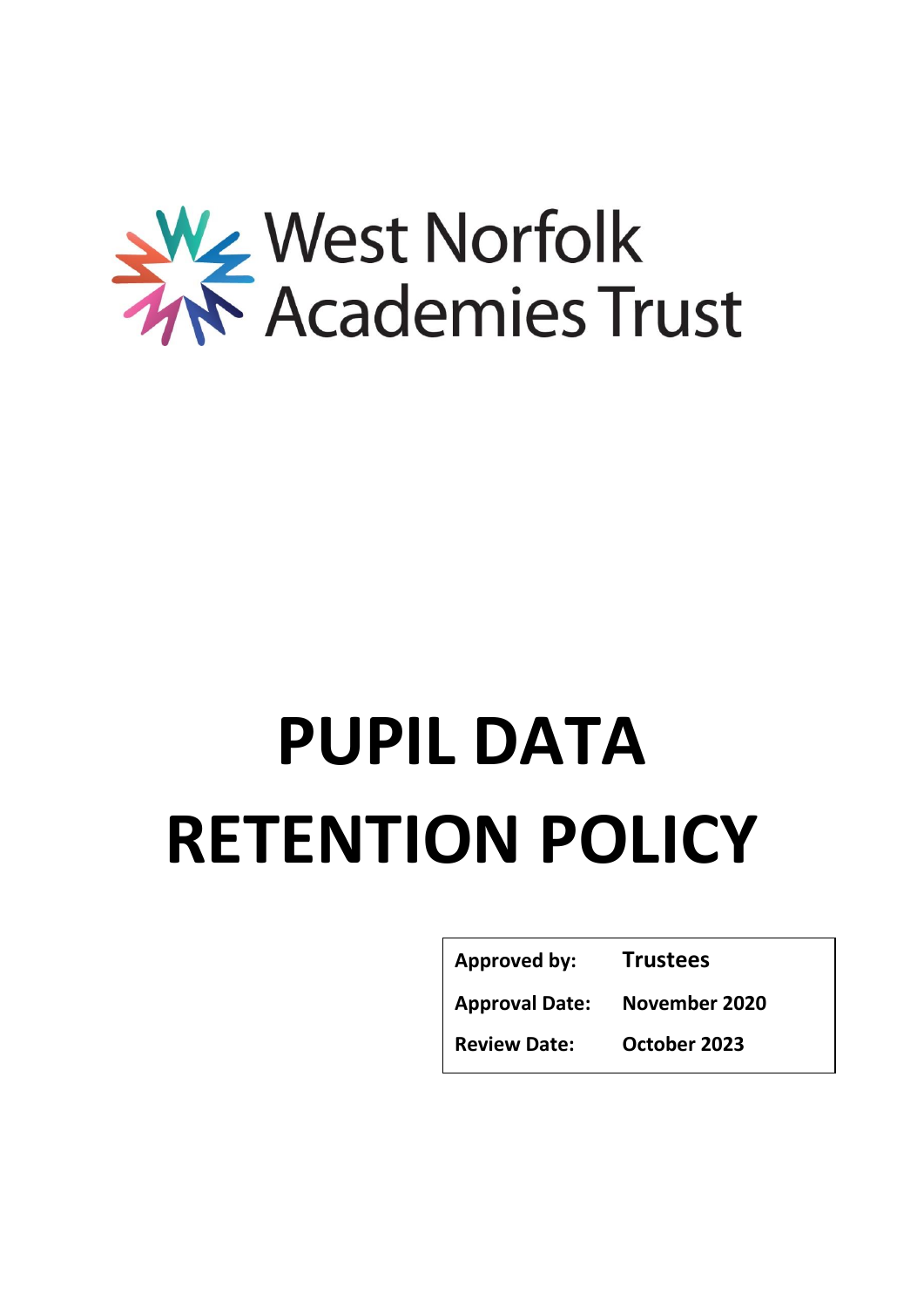#### **Contents**

| Aims                                                                 |               |
|----------------------------------------------------------------------|---------------|
| Scope of the Policy                                                  |               |
| Responsibilities                                                     |               |
| Relationship with existing policies                                  |               |
| <b>Managing Pupil Records</b>                                        | 2             |
| File Cover for Pupil Records                                         | フ             |
| <b>Recording Information</b>                                         | $\mathcal{P}$ |
| <b>Primary School Records</b>                                        | $3 - 4$       |
| <b>Secondary School Records</b>                                      | $5-6$         |
| Responsibility for the pupil record once the pupil leaves the school | 6             |
| Safe destruction of the pupil record                                 | 6             |
| Transfer of a pupil record outside of the UK                         | 6             |
| Storage of pupil records                                             | 6             |
| <b>Retention of Data</b>                                             | ᄀ             |
| <b>Pupil Records Schedule</b>                                        | $9 - 12$      |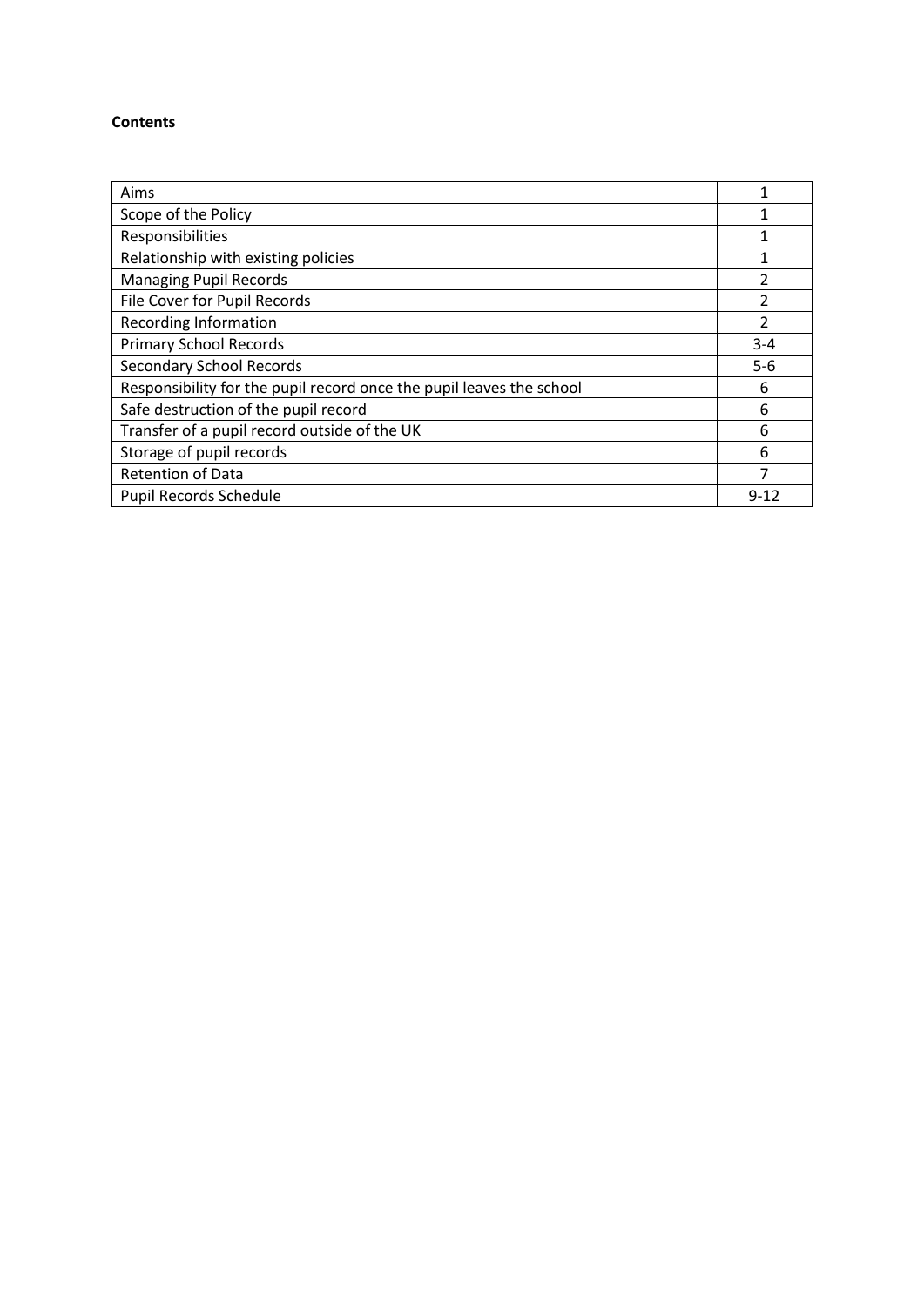# **1. Aims**

1.1 The Trust recognises that by efficiently managing its records, it will be able to comply with its legal and regulatory obligations and to contribute to the effective overall management of the institution. Records provide evidence for protecting the legal rights and interests of the Trust, and provide evidence for demonstrating performance and accountability. This document provides the policy framework through which this effective management can be achieved and audited.

# **2. Scope of the Policy**

**2.1** This policy applies to all staff and pupil records created, received or maintained by staff of the school in the course of carrying out its functions.

**2.2** Records are defined as all those documents which facilitate the business carried out by the Trust and which are thereafter retained (for a set period) to provide evidence of its transactions or activities. These records may be created or received and then stored, in hard copy or electronically.

# **3. Responsibilities**

**3.1** The Trust has a corporate responsibility to maintain its records and record keeping systems in accordance with the regulatory environment. The person with overall responsibility is the Executive Headteacher.

**3.2** The person responsible for records management in each school (Headteacher) will give guidance for good records management practice and will promote compliance with this policy so that information will be retrieved easily, appropriately and in a timely way. They will also monitor compliance with this policy by surveying at least annually to check if records are stored securely and can be accessed approximately.

**3.3** Individual staff and employees must ensure that records for which they are responsible are accurate, and are maintained and disposed of in accordance with the school's records management guidelines.

#### **4. Relationship with existing policies**

**4.1** This policy has been drawn up within the context of:

- Freedom of Information policy
- Data Protection policy
- and with other legislation or regulations (including audit, equal opportunities and ethics) affecting the Trust.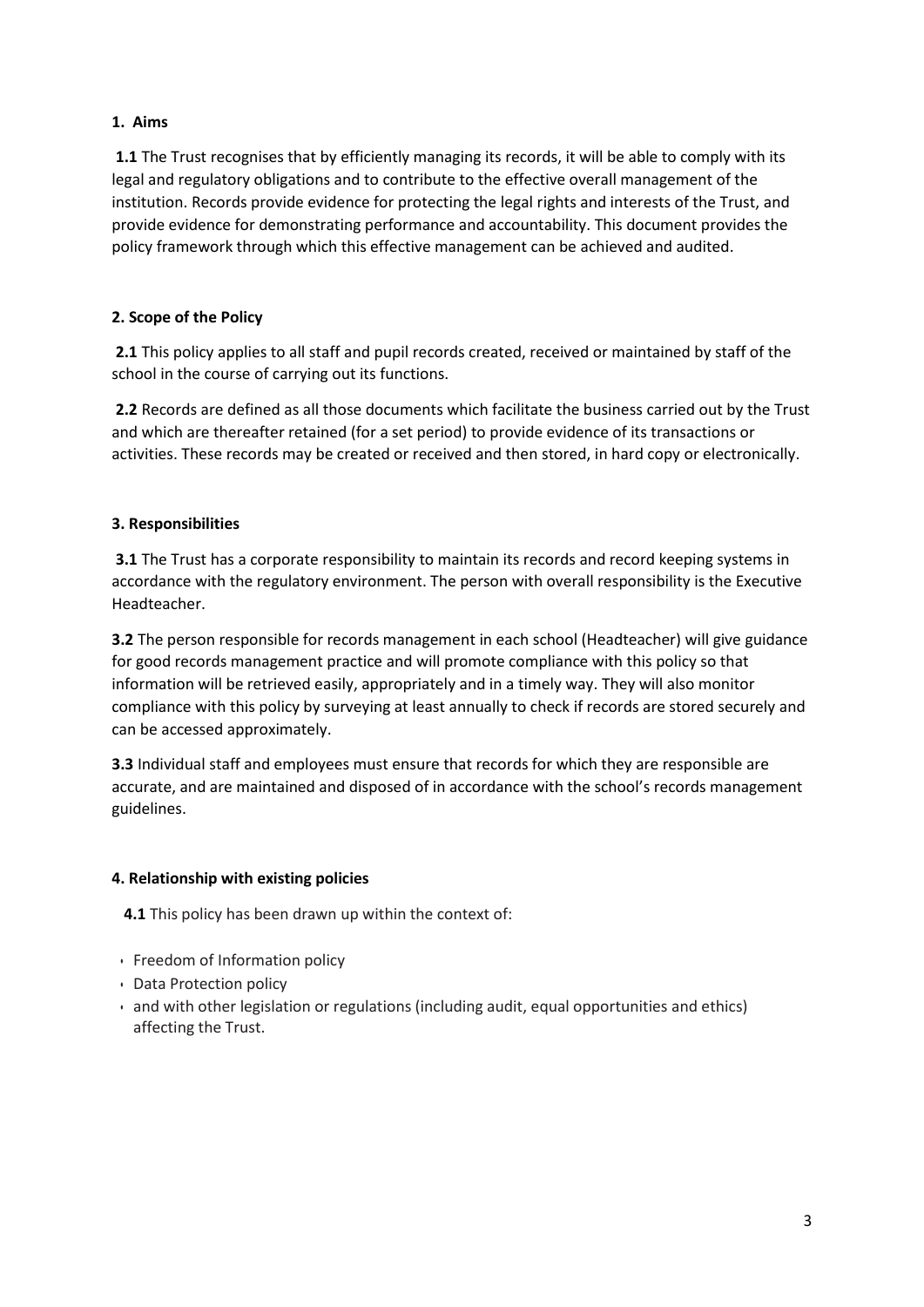# **5. Managing Pupil Records**

 **5.1** The pupil record should be seen as the core record charting an individual pupil's progress through the Education System. The pupil record should accompany the pupil to every school they attend and should contain information that is accurate, objective and easy to access. These guidelines are based on the assumption that the pupil record is a principal record and that all information relating to the pupil will be found in the file (although it may spread across more than one file cover).

**5.2** Pupil records may be held on a combination of paper based records and electronic systems from our chosen information management system suppliers.

# **6. File covers for Pupil Records**

**6.1** It is strongly recommended that schools use a consistent file cover for the pupil record. This assists secondary schools to ensure consistency of practice when receiving records from a number of different primary schools.

**6.2** Using pre-printed file ensures all the necessary information is collated and the record looks tidy, and reflects the fact that it is the principal record containing all the information about an individual child.

# **7. Recording Information**

**7.1** Pupils have a right of access to their educational record and so do their parents/carers under the Education (Pupil Information) (England) Regulations 2005. Under the Data Protection Act 2018 a pupil or their nominated representative has a right to see information held about them. This right exists until the point that the file is destroyed. Therefore, it is important to remember that all information should be accurately recorded, objective in nature and expressed in a professional manner.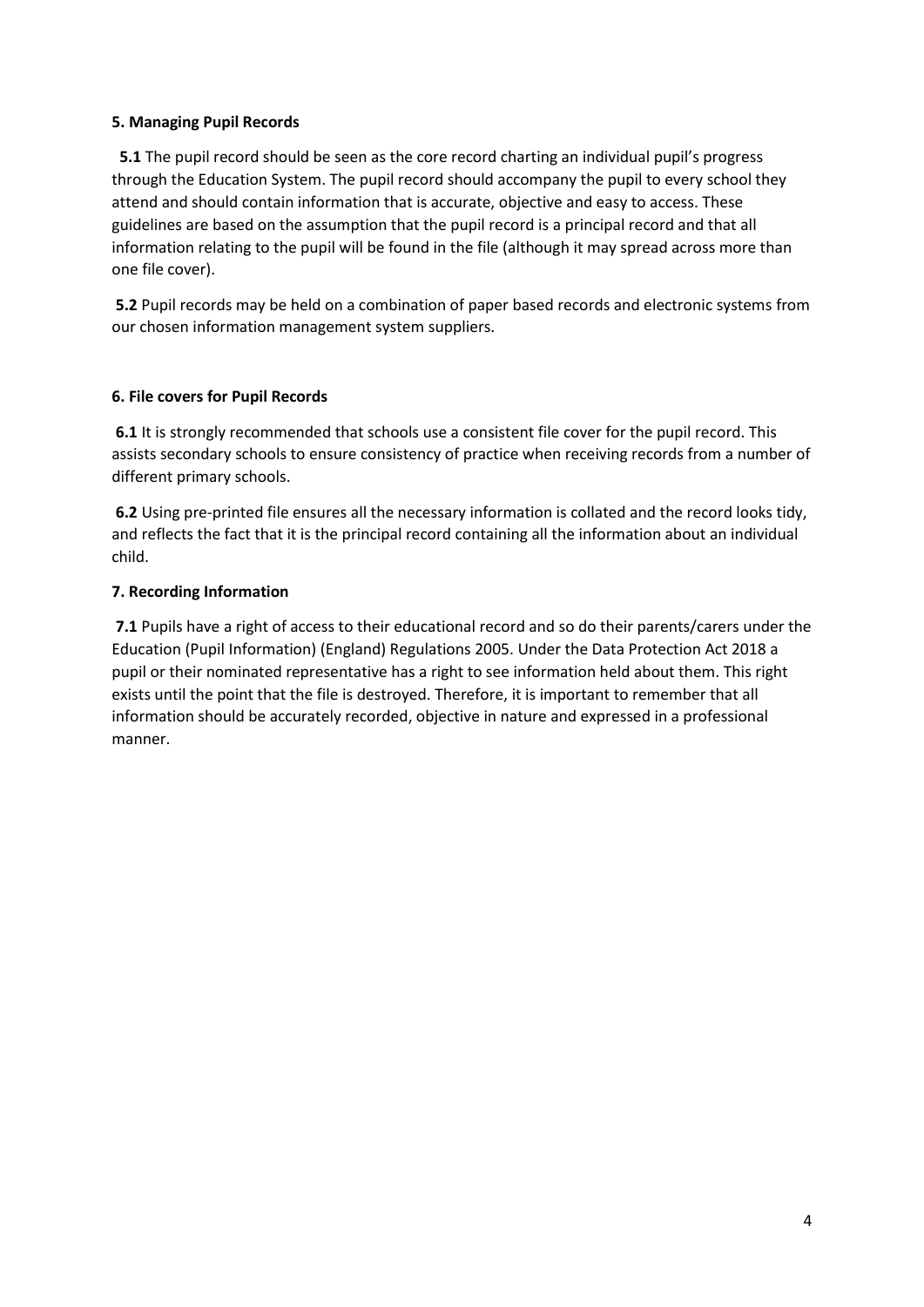# **8. Primary School Records**

**8.1** The pupil record starts its life when a file is opened for each new pupil as they begin school. This is the file which will follow the pupil for the rest of his/her school career. If pre-printed file covers are not being used then the following information should appear on the front of the paper file:

- Surname
- Forename
- $\bullet$  DOB
- Unique Pupil Number

The file cover should also contain a note of the date when the file was opened and the date when the file is closed if it is felt to be appropriate.

Inside the front cover the following information should be easily accessible:

- The name of the pupil's doctor
- Emergency contact details
- Gender
- Preferred name
- Position in family
- Ethnic origin
- Language of home (if other than English)
- Religion
- Any allergies or other medical conditions that it is important to be aware of
- Names of adults who hold parental responsibility with home address and telephone number (and any additional relevant carers and their relationship to the child)
- Name of the school, admission number and the date of admission and date the date of leaving
- Any other agency involvement e.g speech and language therapist, pediatrician

 **8.2** The following items should be included on the pupil record:

- If the pupil has attended an early years setting, then the record of transfer should be included on the pupil file
- Admission form (application form)
- Photography Consents
- Years Record
- Annual Written Report to Parents
- National Curriculum and Religious Education Locally Agreed Syllabus Record Sheets
- Any information relating to a major incident involving the child (either an accident or other incident)
- Any reports written about the child
- Any information about a statement and support offered in relation to the statement
- Any relevant medical information (should be stored in the file in a sealed envelope clearly marked as such)
- Child protection reports/disclosures (should be stored in the file in a sealed envelope clearly marked as such)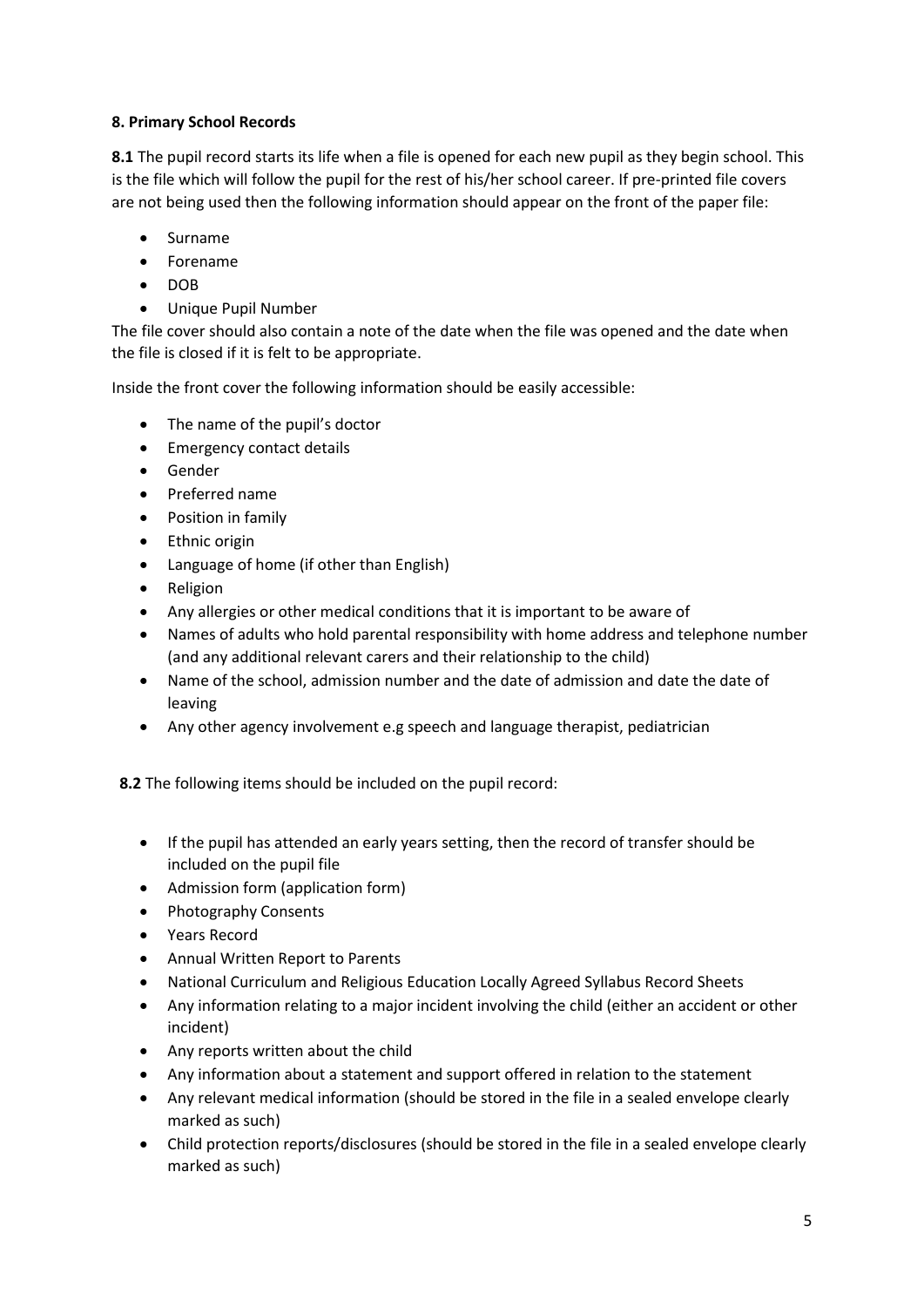- Any information relating to exclusions (fixed or permanent)
- Any correspondence with parents or outside agencies relating to major issues
- Details of any complaints made by the parents or the pupil

**8.3** The following records should be stored separately to the pupil record as they are subject to shorter retention periods and if they are placed on the file then it will involve a lot of unnecessary weeding of the files before they are transferred on to another school:

• Absence notes

• Parental consent forms for trips/outings [in the event of a major incident all the parental consent forms should be retained with the incident report not in the pupil record]

• Correspondence with parents about minor issues

• Accident forms (these should be stored separately and retained on the school premises until their statutory retention period is reached. A copy could be placed on the pupil file in the event of a major incident)

**8.4** The pupil record should not be weeded before transfer to the secondary school unless any records with a short retention period have been placed in the file. It is important to remember that the information which may seem unnecessary to the person weeding the file may be a vital piece of information required at a later stage.

Primary schools do not need to keep copies of any records in the pupil record except if there is an ongoing legal action when the pupil leaves the school. Custody of and responsibility for the records passes to the school the pupil transfers to.

Files should not be sent by post unless absolutely necessary. If files are sent by post, they should be sent by registered post with an accompanying list of the files. The secondary school should sign a copy of the list to say that they have received the files and return that to the primary school. Where appropriate, records can be delivered by hand with signed confirmation for tracking and auditing purposes.

Electronic documents that relate to the pupil file also need to be transferred, or, if duplicated in a master paper file, destroyed.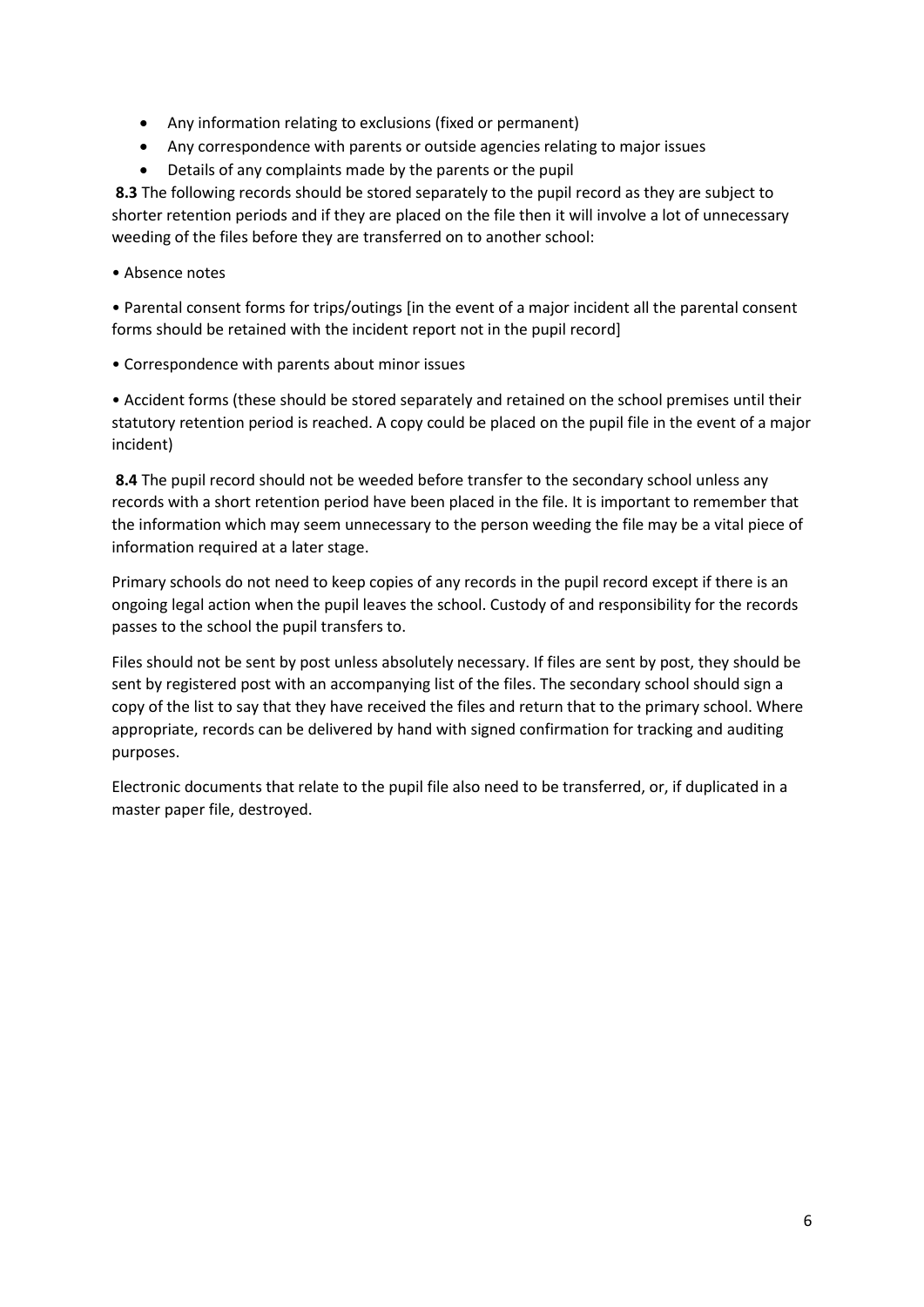# **9. Secondary School Records**

**9.1** Items which should be included on the pupil record:

• If the pupil has attended an early years setting, then the record of transfer should be included on the pupil file

- Admission form (application form)
- Data Collection Booklet
- Years Record

• Any information relating to a major incident involving the child (either an accident or other incident)

- Any reports written about the child
- Any information about a statement and support offered in relation to the statement

• Any relevant medical information (should be stored in the file in a sealed envelope clearly marked as such)

• Child protection reports/disclosures should be stored in the file in a sealed envelope clearly marked as such, if not stored on CPOMS

- Any information relating to exclusions (fixed or permanent)
- Any correspondence with parents or outside agencies relating to major issues
- Details of any complaints made by the parents or the pupil

The following records should be stored within the pupil record but removed once the pupil leaves the school, before the file is archived:

• Absence notes

• Parental consent forms for trips/outings [in the event of a major incident all the parental consent forms should be retained with the incident report not in the pupil record]

• Correspondence with parents about minor issues

• Accident forms (these should be stored separately and retained on the school premises until their statutory retention period is reached. A copy could be placed on the pupil file in the event of a major incident)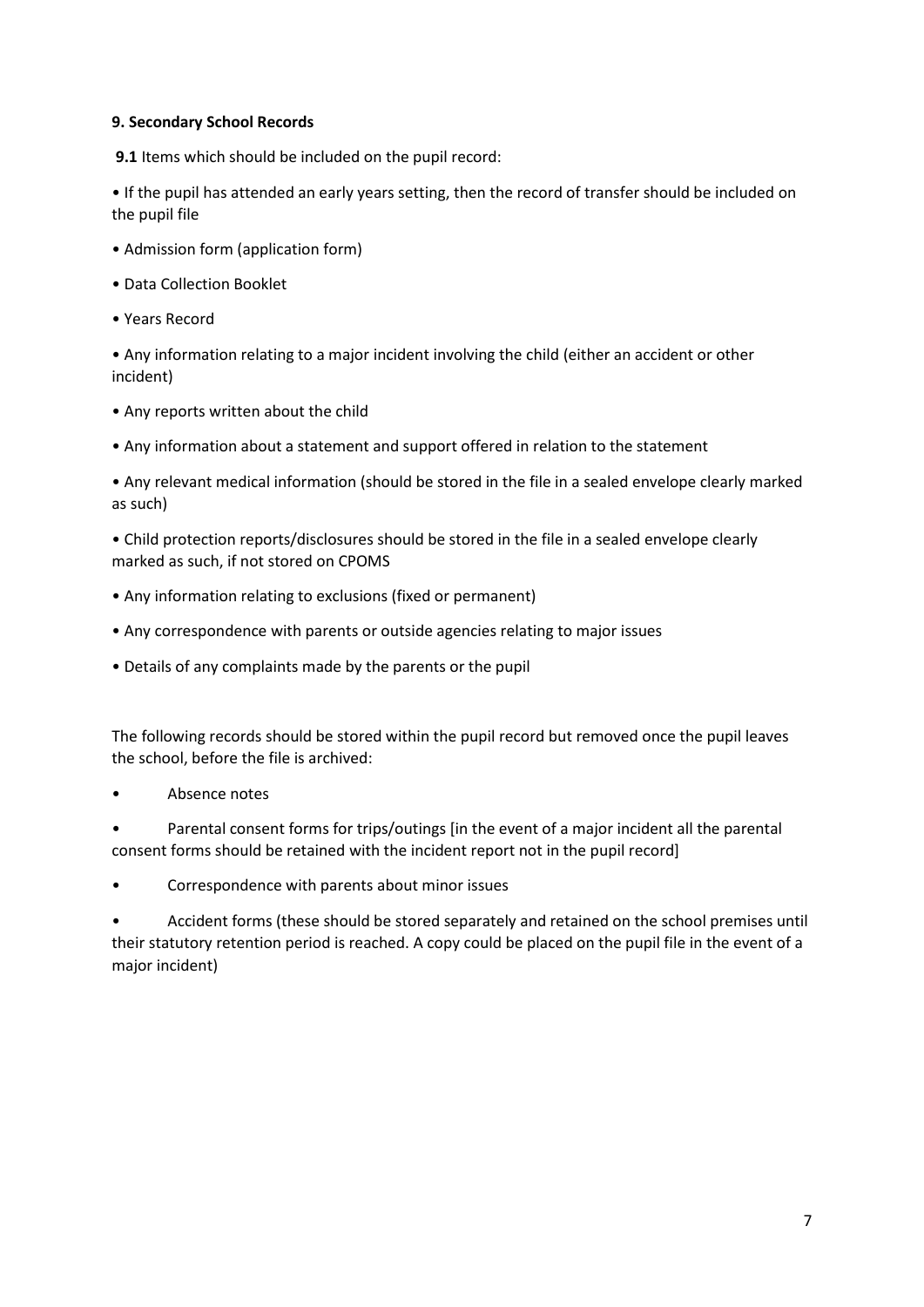# **10. Responsibility for the pupil record once the pupil leaves the school**

**10.1** The school which the pupil attended until statutory school leaving age is responsible for retaining the pupil record until the pupil reaches the age of 25 years. [See the retention schedule for further information].

# **11. Safe destruction of the pupil record**

**11.1** The pupil record should be disposed of in accordance with the safe disposal of records guidelines.

# **12. Transfer of a pupil record outside of the UK**

**12.1** If you are requested to transfer a pupil file outside of the UK area because a pupil has moved into that area, please contact the Data Protection Officer for guidance.

# **13. Storage of pupil records**

**13.1** All pupil records should be kept securely at all times. Paper records, for example, should be kept in lockable storage areas with restricted access, and the contents should be secure within the file. Equally, electronic records should have appropriate security.

**13.2** Access arrangements for pupil records should ensure that confidentiality is maintained whilst equally enabling information to be shared lawfully and appropriately, and to be accessible for those authorised to see it.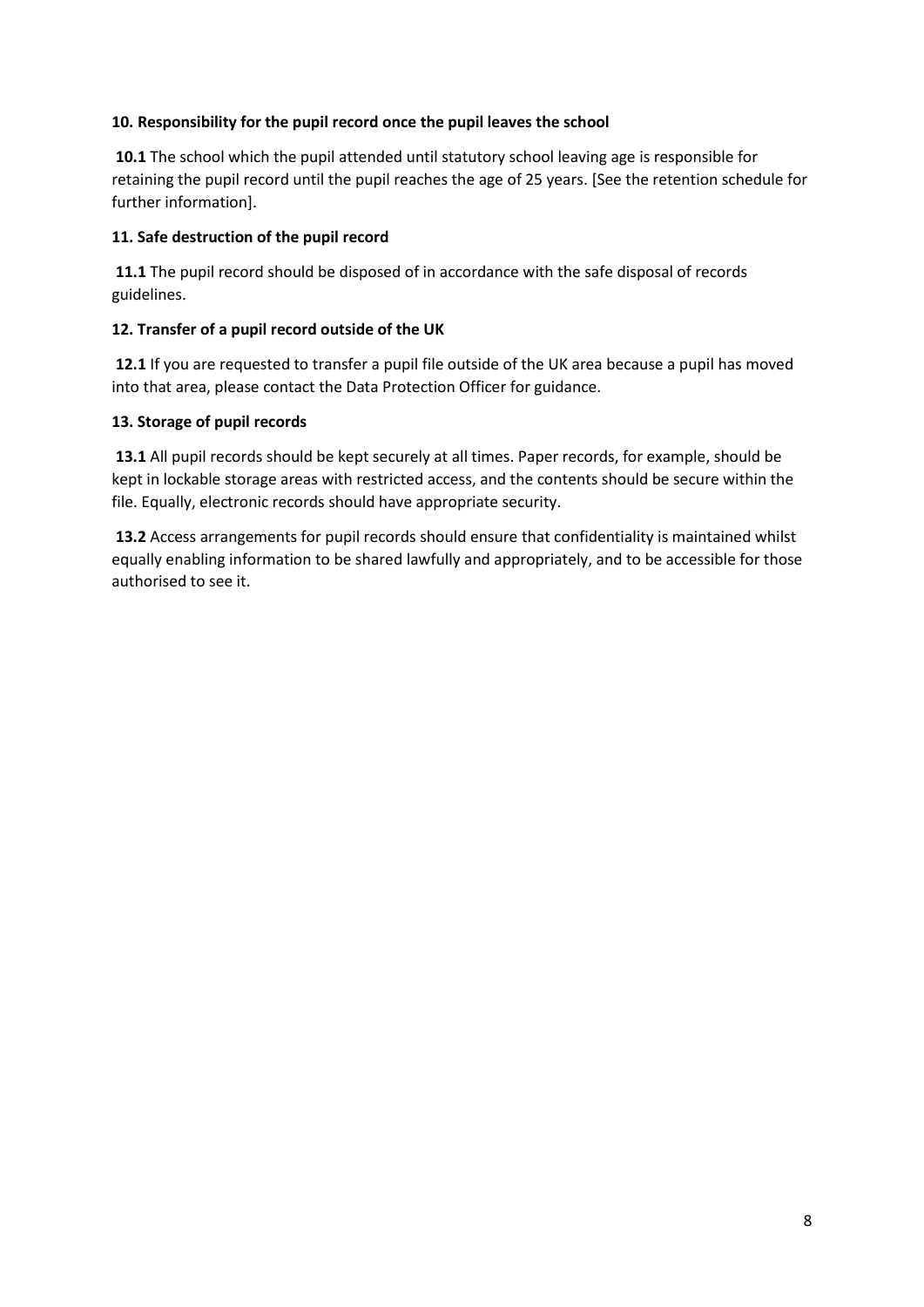# **16. Pupil Records Schedule**

| <b>Basic file description</b>                                                                                | <b>Data</b><br>Protection<br><b>Issues</b> | <b>Statutory Provisions</b>                                                            | <b>Retention Period</b><br>[Operational]                    | Action at end of administrative life of the<br>record                                                                                                                                                                                                                                                                                                                                                                                                                                                                                                                                                                                                               |
|--------------------------------------------------------------------------------------------------------------|--------------------------------------------|----------------------------------------------------------------------------------------|-------------------------------------------------------------|---------------------------------------------------------------------------------------------------------------------------------------------------------------------------------------------------------------------------------------------------------------------------------------------------------------------------------------------------------------------------------------------------------------------------------------------------------------------------------------------------------------------------------------------------------------------------------------------------------------------------------------------------------------------|
| Pupil's Educational Record<br>required by The Education<br>(Pupil Information)<br>(England) Regulations 2005 | Yes                                        | The Education (Pupil<br>Information) (England)<br>Regulations 2005 SI 2005 No.<br>1437 |                                                             |                                                                                                                                                                                                                                                                                                                                                                                                                                                                                                                                                                                                                                                                     |
| Primary<br>$\bullet$                                                                                         |                                            |                                                                                        | Retain whilst the child<br>remains at the primary<br>school | The file should follow the pupil when they<br>leave the primary school. This will include:<br>To another primary school<br>٠<br>To a secondary school<br>To a pupil referral unit<br>$\bullet$<br>If the pupil dies whilst at primary school,<br>the file should be returned to the LA to be<br>retained for the statutory retention period.<br>If the pupil transfers to an independent<br>school, transfers to home schooling or<br>leaves the country, the file should be<br>returned to the LA to be retained for the<br>statutory retention period. Primary schools<br>do not ordinarily have sufficient storage<br>space to store records for pupils who have |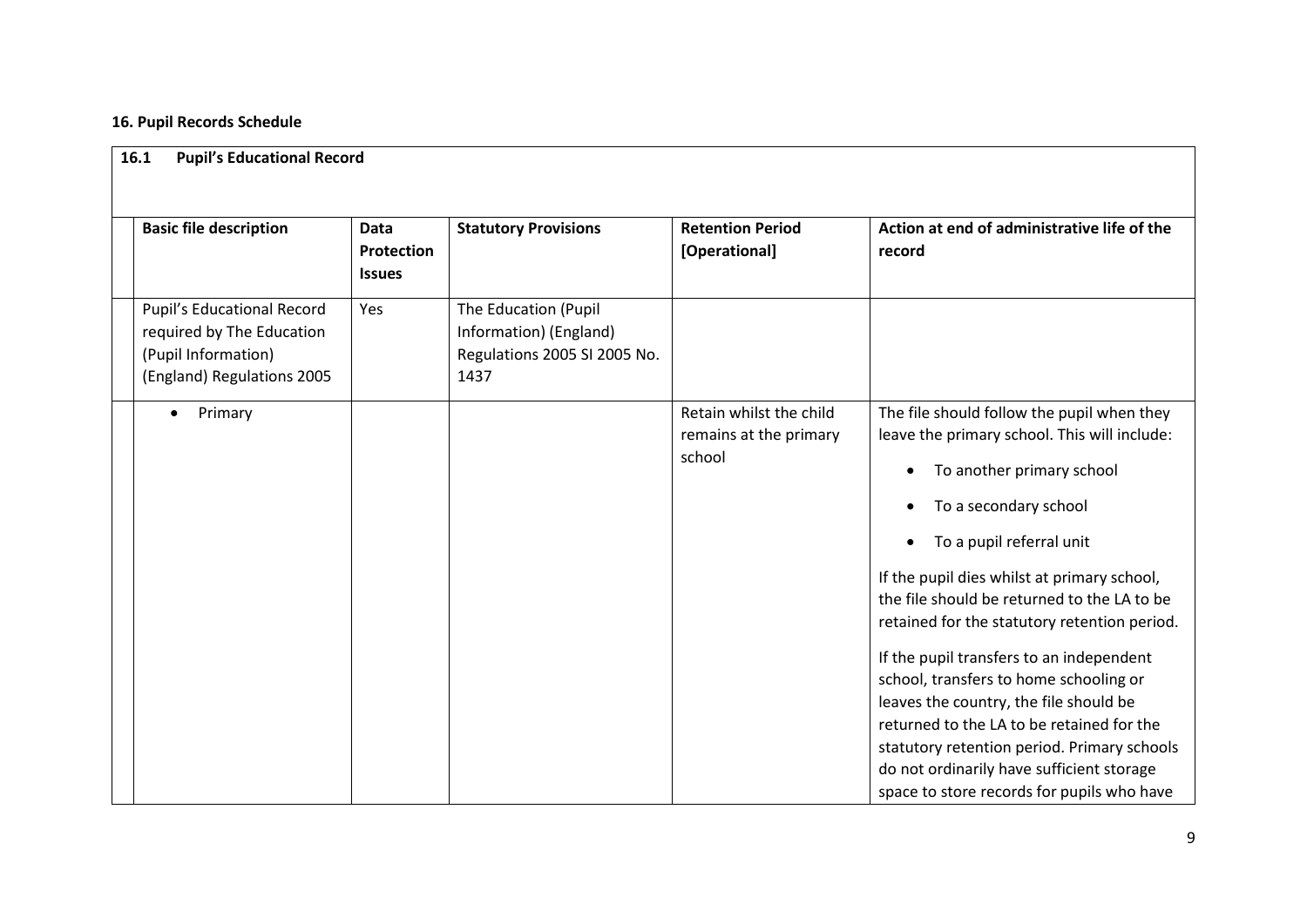| <b>Basic file description</b>                       | <b>Data</b><br>Protection<br><b>Issues</b> | <b>Statutory Provisions</b>        | <b>Retention Period</b><br>[Operational]                                                       | Action at end of administrative life of the<br>record                                                                                                                     |
|-----------------------------------------------------|--------------------------------------------|------------------------------------|------------------------------------------------------------------------------------------------|---------------------------------------------------------------------------------------------------------------------------------------------------------------------------|
|                                                     |                                            |                                    |                                                                                                | not transferred in the normal way. It makes<br>more sense to transfer the record to the LA,<br>as it is more likely that the pupil will request<br>the record from the LA |
| Secondary<br>$\bullet$                              |                                            | Limitation Act 1980 (Section<br>2) | Date of birth of the pupil<br>+25 years                                                        | <b>SECURE DISPOSAL</b>                                                                                                                                                    |
| Records relating to the<br>management of exclusions | Yes                                        |                                    | Date of birth of the pupil<br>involved + 25 years                                              | <b>SECURE DISPOSAL</b>                                                                                                                                                    |
| Management of<br>examination registrations          | Yes                                        |                                    | The examination board<br>will usually mandate how<br>long these records need<br>to be retained |                                                                                                                                                                           |
| Examination results - pupil<br>copies               | Yes                                        |                                    |                                                                                                |                                                                                                                                                                           |
| Public<br>$\bullet$                                 |                                            |                                    | This information should<br>be added to the pupil file                                          | All uncollected certificates should be<br>returned to the examination board                                                                                               |
| Internal                                            |                                            |                                    | This information should<br>be added to the pupil file                                          |                                                                                                                                                                           |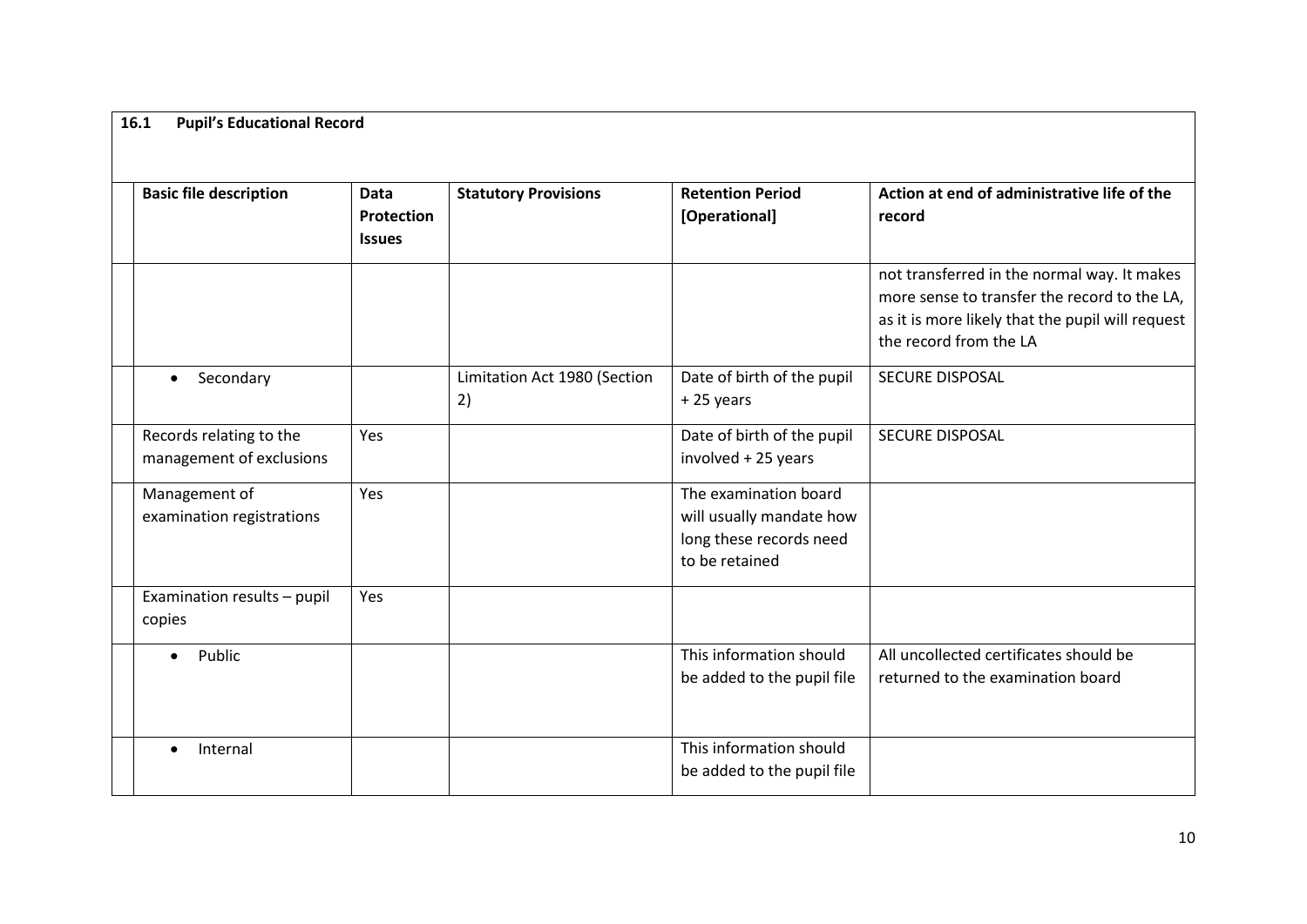| <b>Basic file description</b>                          | <b>Data</b><br><b>Protection</b><br><b>Issues</b> | <b>Statutory Provisions</b>                                                                                                                                                                                                                                 | <b>Retention Period</b><br>[Operational]                                                                                                                                                                | Action at end of administrative life of the<br>record |
|--------------------------------------------------------|---------------------------------------------------|-------------------------------------------------------------------------------------------------------------------------------------------------------------------------------------------------------------------------------------------------------------|---------------------------------------------------------------------------------------------------------------------------------------------------------------------------------------------------------|-------------------------------------------------------|
| Child protection information<br>held on pupil file     | Yes                                               | "Keeping children safe in<br>education Statutory guidance<br>for schools and colleges<br>March 2015"; "Working<br>together to safeguard<br>children. A guide to inter-<br>agency working to safeguard<br>and promote the welfare of<br>children March 2015" | If any records relating to<br>child protection issues<br>are placed on the pupil<br>file, it should be in a<br>sealed envelope and then<br>retained for the same<br>period of time as the<br>pupil file | SECURE DISPOSAL - these records MUST be<br>shredded   |
| Child protection information<br>held in separate files | Yes                                               | "Keeping children safe in<br>education Statutory guidance<br>for schools and colleges<br>March 2015"; "Working<br>together to safeguard<br>children. A guide to inter-<br>agency working to safeguard<br>and promote the welfare of<br>children March 2015" | Date of birth of the child<br>+25 years then REVIEW                                                                                                                                                     | SECURE DISPOSAL - these records MUST be<br>shredded   |